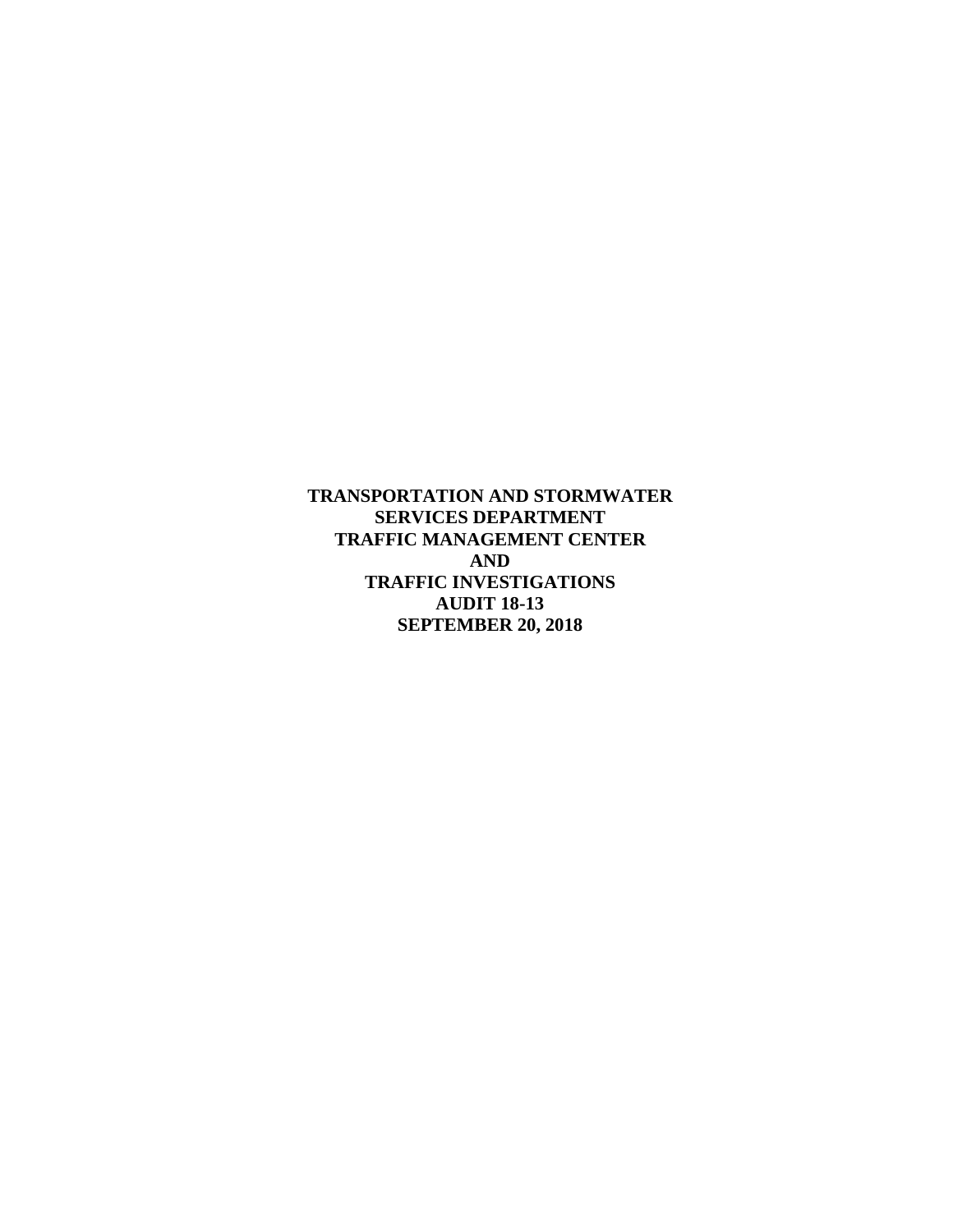# **CITY OF TAMPA**



**Bob Buckhorn, Mayor**

**Internal Audit Department**

**Christine Glover, Internal Audit Director**

September 20, 2018

Honorable Bob Buckhorn Mayor, City of Tampa 1 City Hall Plaza Tampa, Florida

RE: Transportation and Stormwater Services - Traffic Management Center and Traffic Investigations, Audit 18-13

Dear Mayor Buckhorn:

Attached is the Internal Audit Department's report on the Traffic Management Center (including the Project Coordination section) and Traffic Investigations.

Traffic Management Center and Traffic Investigations personnel have already taken positive actions in response to our recommendations. We thank the management and staff of the Transportation and Stormwater Services Department for their cooperation and assistance during this audit.

Sincerely,

/s/ Christine Glover

Christine Glover Internal Audit Director

cc: Dennis Rogero, Chief of Staff Sonya Little, Chief Financial Officer Ernest Mueller, Chief Assistant City Attorney Brad Baird, Administrator of Public Works and Utilities Services Jean Duncan, Director of Transportation and Stormwater Services Vik Bhide, Chief Traffic Management Engineer Milton Martinez, Transportation Professional Engineer

**315 E. Kennedy Blvd** • **Tampa, Florida 33602** • **(813) 274-7159**

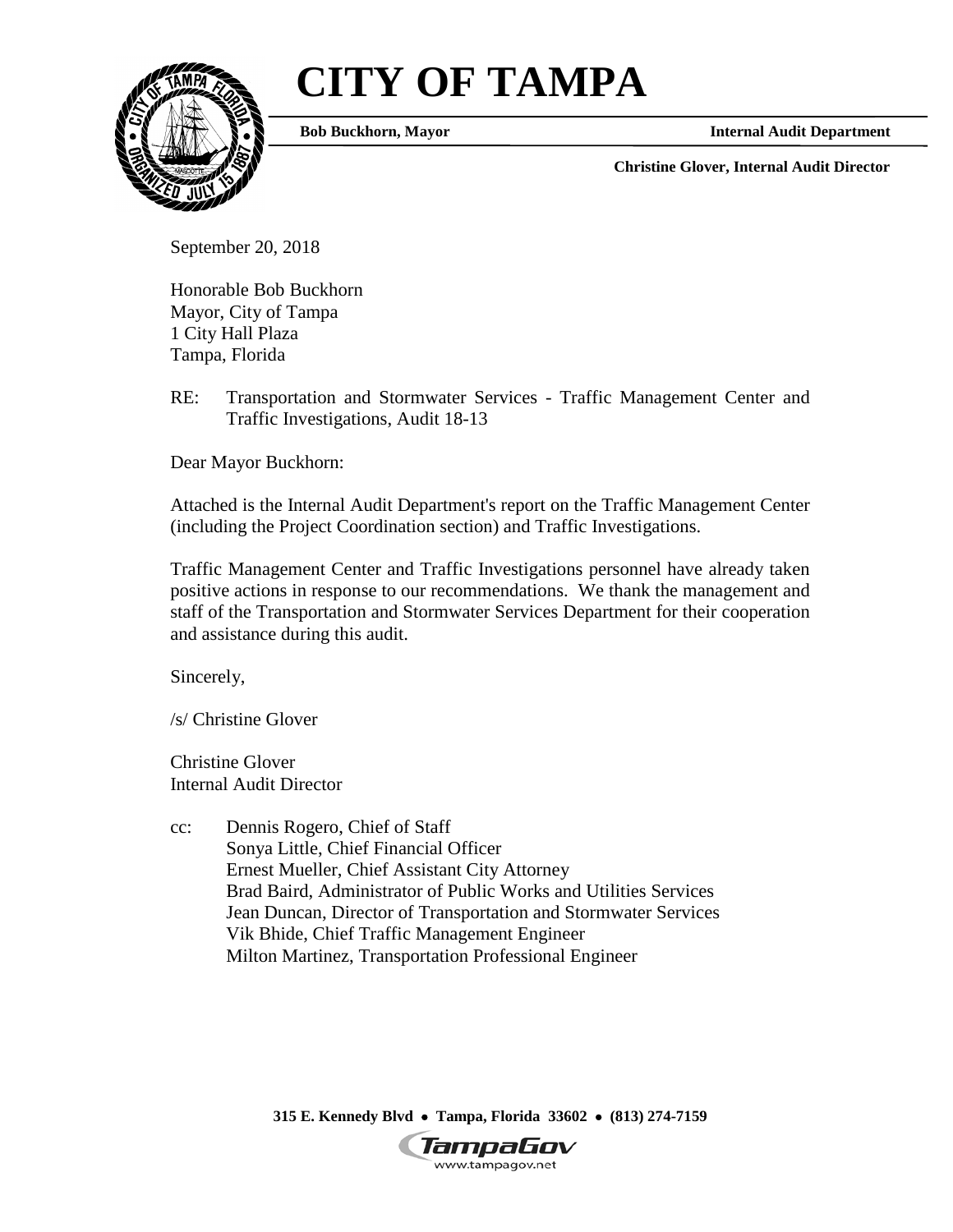## **TRANSPORTATION AND STORMWATER SERVICES DEPARTMENT TRAFFIC MANAGEMENT CENTER AND TRAFFIC INVESTIGATIONS AUDIT 18-13 SEPTEMBER 20, 2018**

/s/ Vivian Walker

\_\_\_\_\_\_\_\_\_\_\_\_\_\_\_\_\_\_\_\_\_\_\_\_\_\_\_\_\_\_\_\_\_\_\_\_\_\_\_ Auditor

/s/ Christine Glover

\_\_\_\_\_\_\_\_\_\_\_\_\_\_\_\_\_\_\_\_\_\_\_\_\_\_\_\_\_\_\_\_\_\_\_\_\_\_\_ Audit Director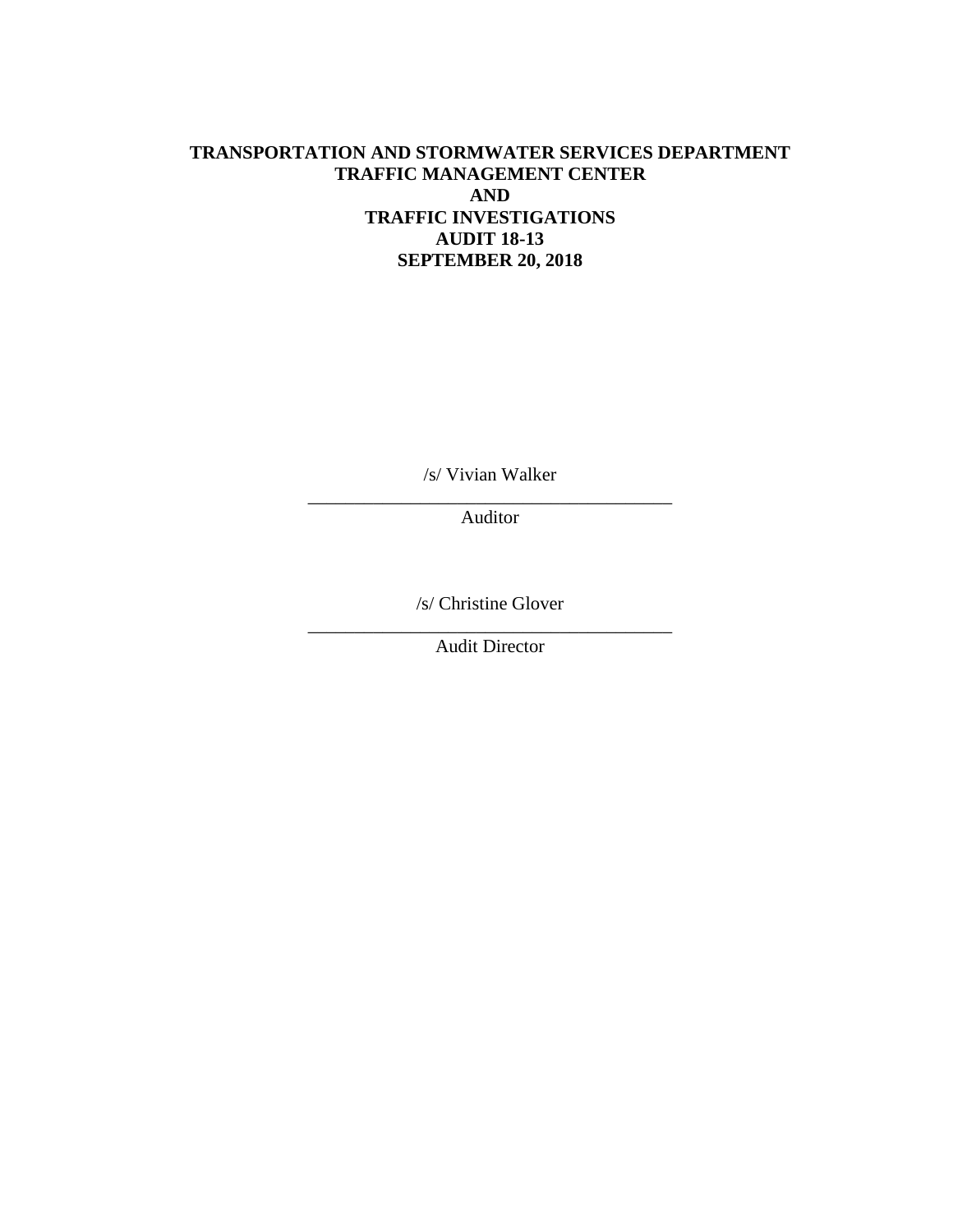#### **TRANSPORTATION AND STORMWATER SERVICES DEPARTMENT TRAFFIC MANAGEMENT CENTER AND TRAFFIC INVESTIGATIONS AUDIT 18-13**

#### **BACKGROUND**

Transportation and Stormwater Services has three Divisions: Transportation Engineering, Stormwater Engineering, and Transportation and Stormwater Services Operations (TSSOps). The Traffic Management Center (TMC) is a section within TSSOps and is a team of 33 (currently 1 vacancy). It is "responsible for operating and maintaining the City of Tampa's (COT) traffic signal system, managing the street lighting system and managing traffic signal-related projects."<sup>[1](#page-3-0)</sup> There are four divisions: Project Coordination, Street Lighting, Traffic Signal Maintenance, and Traffic Management Operations. This audit reviewed the activities of Project Coordination and Traffic Management Operations (which includes traffic counts). Street Lighting and Traffic Signal Maintenance will be reviewed as separate audits. Additionally, although organizationally the traffic count section is a part of TMC, the Traffic Investigations Section (TI) of TSSOps is the area that generates requests for traffic counts. Therefore, TI was included in this audit.

Various tools are used to assist with monitoring traffic by TMC, including: google map, twitter feeds, cameras, and Waze (a navigation software). Logistically, the TMC uses space in the Tampa Hillsborough Expressway Authority (THEA) building. Contractually, the office space TMC uses is part of the agreement for its operation of the reversible elevated lane (REL) on the Selmon Expressway. Three times during the day (Monday through Friday), the direction of the REL traffic is changed. This process is observed both remotely via camera and on-site.

TI is responsible for addressing requests from the public related to "promoting traffic operation safety and efficiency along the vast COT transportation network."<sup>[2](#page-3-1)</sup> Requests received by TI are forwarded to the traffic count section of TMC. The traffic count section acquires the necessary data to evaluate the request via speed studies or turning movement counts.

#### **STATEMENT OF OBJECTIVE**

This audit was conducted in accordance with the Internal Audit Department's FY2018 Audit Agenda. The objective of this audit is to ensure that the system of internal controls related to TMC and TI operations is adequate.

#### **STATEMENT OF SCOPE**

The audit period covered TI activity that occurred from October 2017 through March 2018. Tests were performed to determine whether TI documented traffic investigation requests to support the resolution. Original records as well as copies were used as evidence and verified through observation and physical examination.

<span id="page-3-0"></span><sup>&</sup>lt;sup>1</sup> City of Tampa website: <u>[www.tampagov.net](http://www.tampagov.net/)</u> for Traffic Management Center  $2$  City of Tampa website: www.tampagov.net for Traffic Investigations

<span id="page-3-1"></span>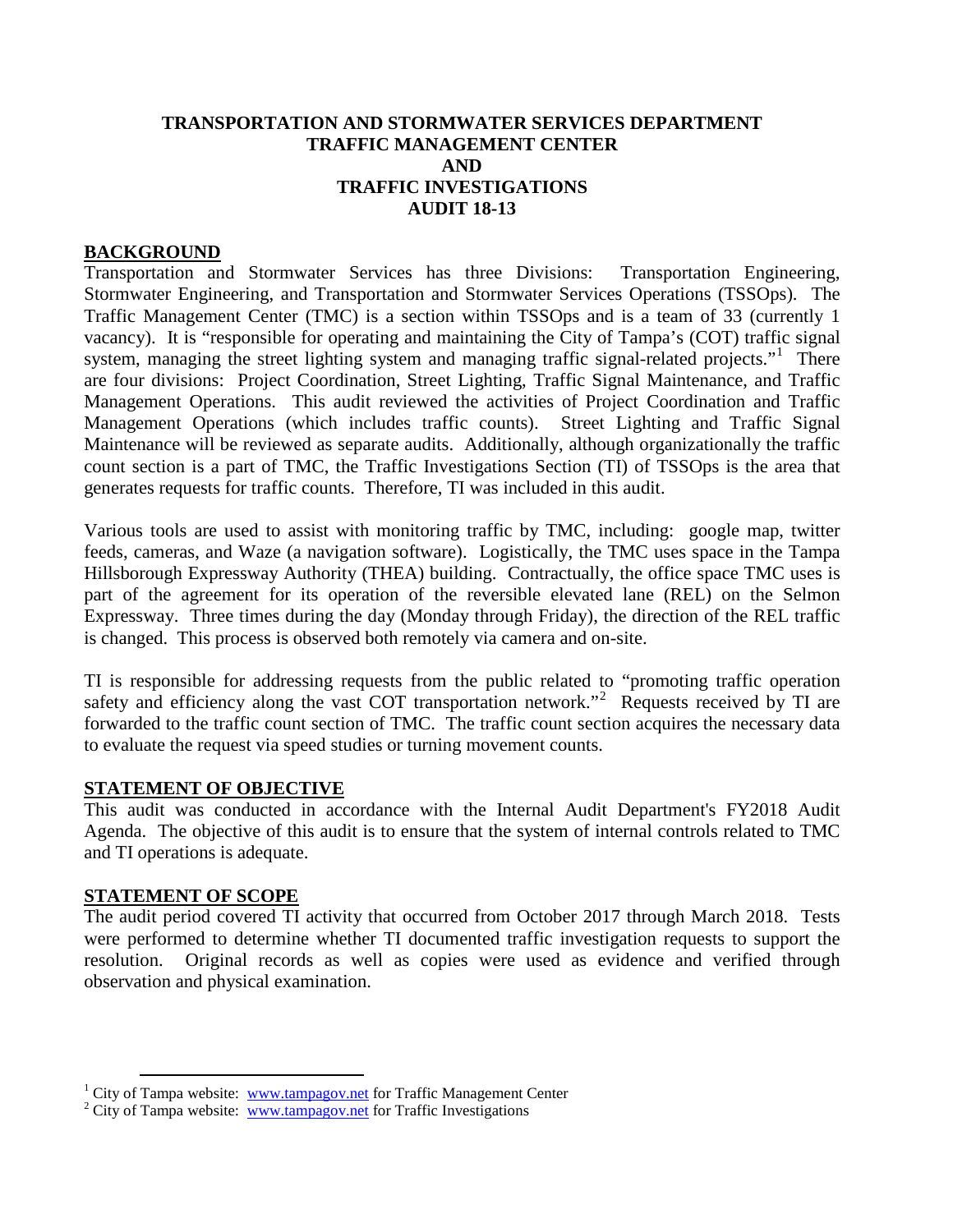## **STATEMENT OF METHODOLOGY**

The process for switching the REL was observed to ensure TMC's compliance with THEA's agreement and to evaluate the safety measures taken. The observation included the procedures followed by the Console Operator as well as riding along in the sweep vehicle during one of the switches. TMC uses THEA provided software DYNAC to administer the REL. DYNAC is owned and administered by THEA.

Additionally, the following observation and review was performed:

- Observed the traffic count team setup turning movement counts, speed and volume counts at three different locations.
- Judgmentally selected five traffic investigation requests and reviewed compliance with the current practice for resolving a request. The requests were identified from the work order system used by TSS. This system was evaluated during the audit of TSS Special Events and Signs and deemed reliable.

## **STATEMENT OF AUDITING STANDARDS**

We conducted this performance audit in accordance with generally accepted government auditing standards. Those standards require that we plan and perform the audit to obtain sufficient, appropriate evidence to provide a reasonable basis for our findings and conclusions based on our audit objectives. We believe that the evidence obtained provides a reasonable basis for our findings and conclusions based on our audit objective.

## **NOTEWORTHY ACCOMPLISHMENTS**

TMC should be commended for developing Active Traffic Management (ATM) reports. ATMs are a pro-active way of identifying and documenting traffic conditions along City roadways in the peak hours. These conditions include incidents, work zones, non-recurring congestion and any other events on the roadways that impact peak traffic. Daily, a report is generated during the morning and evening shifts that provide traffic conditions. The report includes the weather, any incidents, road closures, and events. The report is distributed – by TMC staff manning the traffic consoles – to TMC Management and staff, TSSOps, and Florida Department of Transportation's Traffic Operations team.

Additionally, reports from each TMC business unit are generated that include an overview of projects and TMC operations are prepared on a quarterly basis. These reports are distributed to various stakeholders in the City and actually presented to the TSSOps Director and Public Works and Utility Services Administrator.

## **AUDIT CONCLUSIONS**

Based upon the work performed and the audit findings noted below, we conclude that the system of internal controls related to TMC and TI operations appears to be adequate. However, improvements are needed in documenting processes for TI investigations, TMC Project Coordination, and implementing a safe environment for setting up traffic count equipment.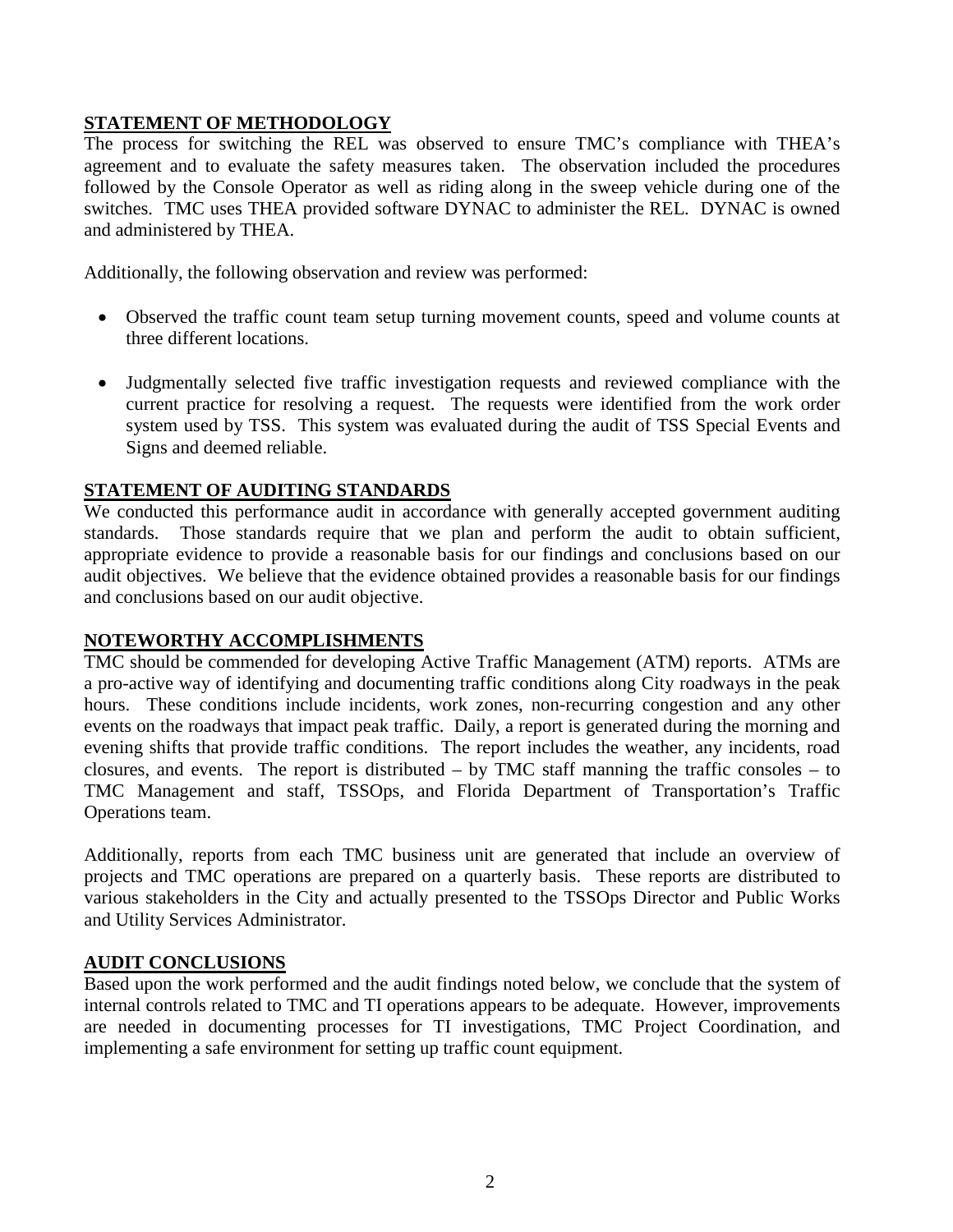## **TRAFFIC COUNT SETUP**

STATEMENT OF CONDITION: The process for setting up the equipment used for speed studies on an arterial roadway needs to be improved. Arterial roadways are defined as "a high-capacity urban road. The primary function of an arterial road is to deliver traffic from collector roads to freeways or expressways, and between urban centres at the highest level of service possible."<sup>[3](#page-5-0)</sup>

An observation of equipment setup for a speed study on one arterial roadway resulted in safety concerns for the Technicians. Specifically, the equipment used to re-direct traffic was inadequate. The Technicians' vehicles were parked in one lane of a four lane roadway. Orange cones and a "Men Working" sign were also placed in that same lane. The Technicians had to cross the remaining three lanes of traffic in the middle of a roadway without traffic being stopped. Additionally, without traffic being stopped, the tubes used to obtain the data had to be affixed to the roadway with an adhesive.

After discussing the scenario with Management, it was noted that the proper setup should have included a third employee as an additional safety measure. However, additional people would have not provided physical safety measures against on-coming vehicular traffic.

CRITERIA: Prudent safety measures warrant interruption of traffic flow to ensure employees' safety is priority.

CAUSE: Improper safety equipment on site to properly control traffic while equipment is being setup.

EFFECT OF CONDITION: Inadequate safety equipment to prevent on-coming vehicular traffic from colliding with employees, resulting in injury.

RECOMMENDATION 1: Management should re-evaluate the method being used to obtain speed study data on arterial roadways to ensure employee safety is priority.

MANAGEMENT RESPONSE: We agree with your recommendations. We have reviewed your recommendation and will make adjustments to our SOP accordingly. The new SOP for counts shall include additional safety considerations for the technicians along higher-volume collectors with a two pronged approach. On high volume roadways, the nonintrusive MIOVision cameras will be used if at all possible to collect the approach volume / classification data. When MIOVision cannot be used to conduct a study, we will have the technicians adjust their schedules to ensure that equipment is installed prior to 7:30 AM when traffic volumes and associated risk exposure is much lower.

TARGET IMPLEMENTATION DATE: November 30, 2018

<span id="page-5-0"></span> <sup>3</sup> Wikipedia definition for Arterial Road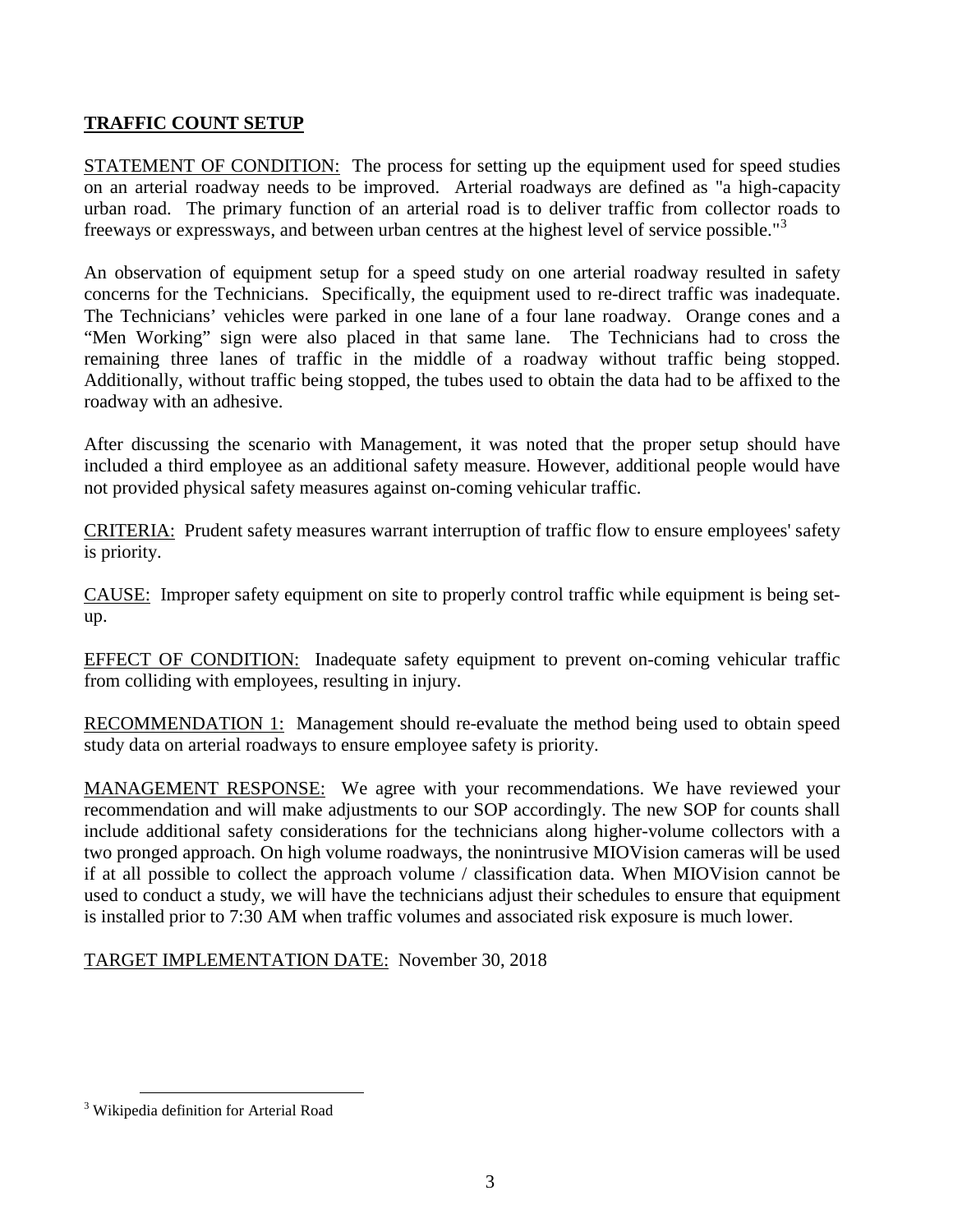## **STANDARD OPERATING PROCEDURES**

STATEMENT OF CONDITION: Currently, there are no standard operating procedures (SOP) for TI or the Project Coordination section of the TMC. TSSOps has a consultant that is working with all areas to develop policies and procedures. Additionally, it was noted that the SOP for the traffic count process has not been signed by the TSS Director and does not include the timelines established internally for responding to requests from TI.

CRITERIA: City Code Section 2-46 "Duties of departments" requires departments to "create and maintain . . . together with the functions, policies, decision, procedures, and essential transactions, of the department."

CAUSE: Lack of SOPs is due primarily to no enforcement to develop them by previous Department Management. TSSOps is currently developing SOPs, with the assistance of a consultant. Upon completion, all SOPs will be approved and signed by the Director.

EFFECT OF CONDITION: Lack of compliance with City Code. Additionally, lack of SOPs can result in either inefficient operations or required actions being omitted.

RECOMMENDATION 2: TI and TMC Management should ensure SOPs are developed that address all levels of their operation. Additionally, all SOPs require the TSSOps Director's signature.

MANAGEMENT RESPONSE (TI): We agree with the audit's findings and recommendations. We are currently developing SOPs for the Transportation Engineering Division and expect this work to continue through September 2018. The TSS Director will sign SOPs upon completion and acceptance.

TARGET IMPLEMENTATION DATE (TI): Estimated implementation of SOPs, December 2018.

MANAGEMENT RESPONSE (TMC): Agreed. Our action plan will be to execute the SOP. This will include approval and signature by Department Director.

TARGET IMPLEMENTATION DATE (TMC): December 2018